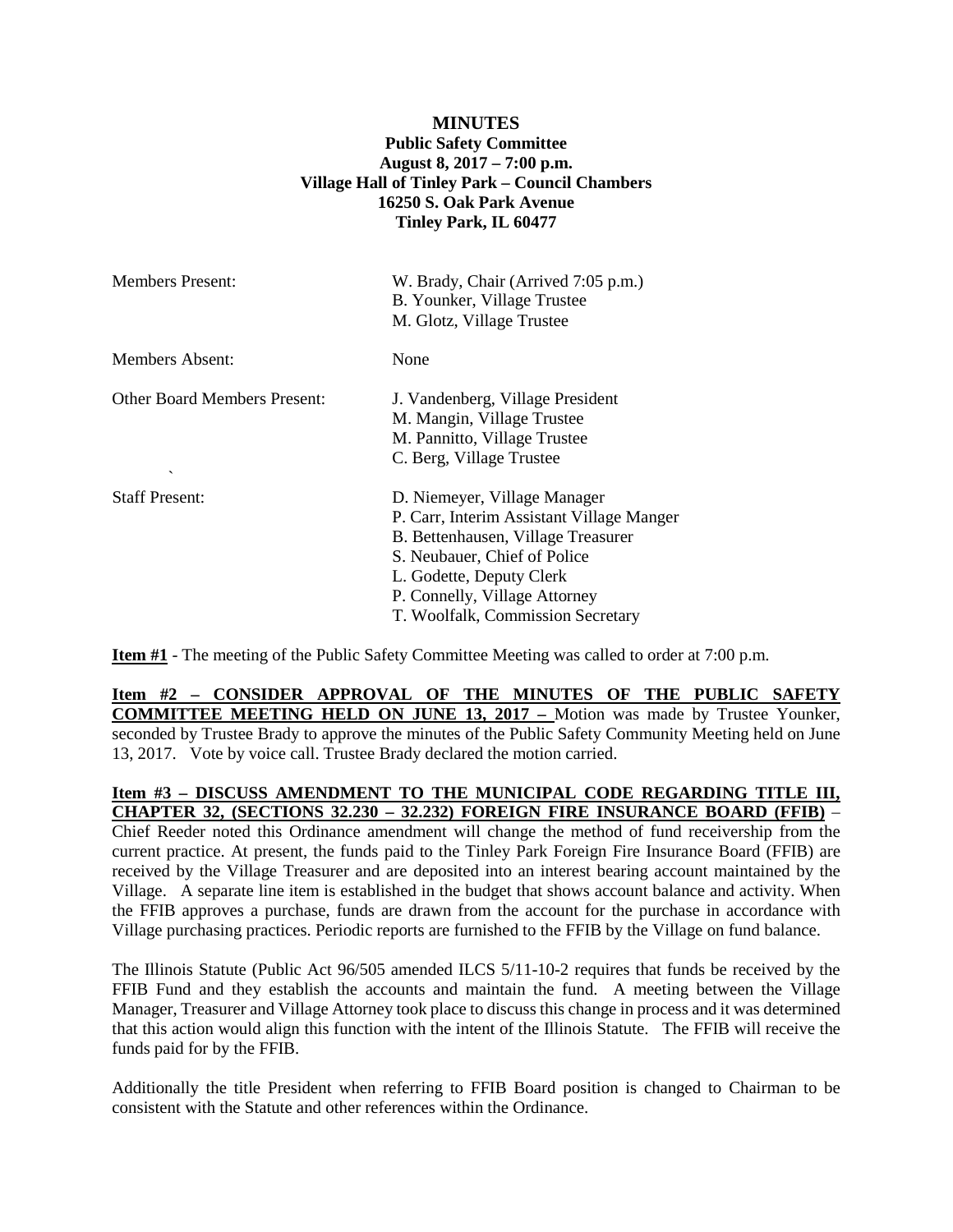# **Minutes Meeting of the Public Safety Committee August 8, 2017**

Pat Connelly noted that the code is being cleaned up and noted that website posting requirements for accounting will be included in this amendment.

Motion was made by Trustee Younker, seconded by Trustee Glotz, to recommend an amendment to the Municipal Code regarding Title III, Chapter 32, (Sections 32.230 – 32.232) Foreign Fire Insurance Board. Vote by voice call. Trustee Younker declared the motion carried.

#### **Item #4 – DISCUSS PURCHASE OF FIRE DEPARTMENT TOWER LADDER AND ENGINE**

**PURCHASE** – Chief Reeder presented an overview of a request to purchase of Fire Department Tower Ladder and Engine. He noted that that the Fire Department is submitting this proposal as part of the Fiscal Year 2018 budget for new apparatus. The budget contains a line item for this purchase in the amount of \$1,500,000 and is designated for a tower ladder. This request includes a request for this vehicle and an engine and will demonstrate that through contributions from the TPFD Association and by using prepayment options and the sale of existing units that both vehicles can be purchased within the budgeted amount.

1. Purchase of a new 100' Tower Ladder to replace Tower 47 (0023) for a price of \$1,355,195.

|    | New Tower Ladder:                                                                              | \$1,355,195           |  |
|----|------------------------------------------------------------------------------------------------|-----------------------|--|
|    | Performance Bond:                                                                              | $+4,066$              |  |
|    | Prepayment Award:                                                                              | $-54,753$             |  |
|    | Subtotal:                                                                                      | \$1,304,508           |  |
|    | <b>TPFD Assoc. Contribution:</b><br>$-260,901.60$                                              |                       |  |
|    | Sales of Reserve Tower 47:                                                                     | $-125,000$ (estimate) |  |
|    | Total:                                                                                         | \$918,606.40          |  |
| 2. | Purchase a new 1500 GPM Engine Company to replace Engine 46 (0020) for the price of \$602,900. |                       |  |
|    | New Engine:                                                                                    | \$602,900             |  |
|    | Performance Bond:                                                                              | $+1,809$              |  |
|    | Prepayment Award:                                                                              | $-20,227$             |  |
|    | Subtotal:                                                                                      | \$584,482             |  |

TPFD Assoc. Contribution -116,896.40 Sale of Reserve Engine 149 -45,000 (estimate)

Total: \$422,585.60

Purchase of both units in the FY 2018 Budget for a total price of \$1,341,192.

With these purchases the Fire Department is back on-track with vehicle replaced schedule. Additionally, revisions in our specification for Engine companies based on this engine purchase will reduce the projected replacement prices by nearly \$250,000 over the next four (4) years.

Motion was made by Trustee Glotz, seconded by Trustee Brady, to recommend the purchase of a Fire